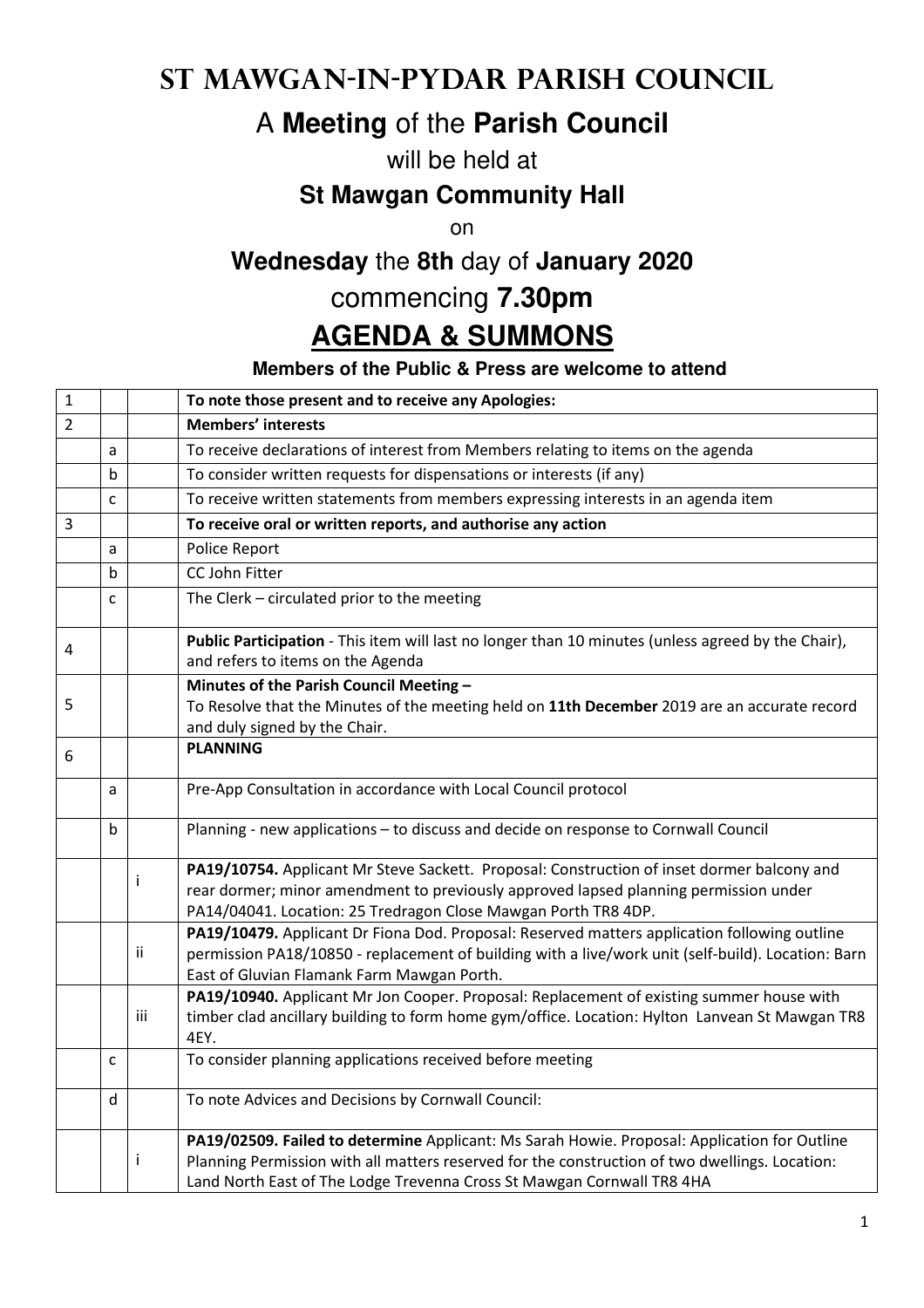|                |              | ii.  | PA19/05845. APPROVED. Applicant: Mr R Karkeek. Proposal: Proposed conversion of, and                                                                                                         |
|----------------|--------------|------|----------------------------------------------------------------------------------------------------------------------------------------------------------------------------------------------|
|                |              |      | extension to garage to form dwelling Location: Winsor Mill Winsor Lane St Mawgan TR8 4EU.                                                                                                    |
|                |              | iii  | PA19/09053. APPROVED. Applicant: Mr Daniel Peel. Proposal: Proposed extensions and                                                                                                           |
|                |              |      | alterations. Location: Avalon 13 Challis Avenue Carloggas St Mawgan.                                                                                                                         |
|                |              |      | PA19/09043. APPROVED. Applicant: Mr and Mrs Marling. Proposal: Replacement dwelling and                                                                                                      |
|                |              | iv   | annexe with associated landscaping and parking. Location: Keynvor Tredragon Road Mawgan                                                                                                      |
|                |              |      | Porth.                                                                                                                                                                                       |
|                |              |      | PA19/09301. APPROVED. Applicant: Dr Jon Cooper. Proposal: Construction of extensions and                                                                                                     |
|                |              | v    | alterations, plus detached garage without compliance with condition 1 of PA19/00965. Location:                                                                                               |
|                |              |      | Hylton Lanvean St Mawgan.                                                                                                                                                                    |
|                |              |      | PA18/09327 APPROVED. Applicant: Mr A Williams. Proposal: Outline planning permission with                                                                                                    |
|                |              | vi   | some matters reserved for residential development up to 3 houses (inc Affordable Housing).                                                                                                   |
|                |              |      | Location: The Shed Ox Lane St Mawgan TR8 4EU.                                                                                                                                                |
|                |              | vii  | PA18/11492 WITHDRAWN. Applicant: Mr and Mrs Thyer Proposal: Construction of timber store<br>for machinery and tools with welfare facilities to allow owners to work the land plus associated |
|                |              |      | landscaping. Location: Land To North Of Bolingey Farm St Mawgan.                                                                                                                             |
|                |              |      | PA19/08322 GRANTED. Applicant: Mrs L Petersen. Certificate of lawfulness for existing use or                                                                                                 |
|                |              | viii | development in respect of the use of the land for the stationing of a caravan for residential                                                                                                |
|                |              |      | purposes. Location: Porth Farm Cottages Mawgan Porth.                                                                                                                                        |
|                | e            |      | 5 day-Protocol for Local Councils                                                                                                                                                            |
|                |              |      |                                                                                                                                                                                              |
|                | $\mathsf{f}$ |      | To discuss planning enforcement issues - to refer any new issues and updates - if any                                                                                                        |
|                |              |      |                                                                                                                                                                                              |
| $\overline{7}$ |              |      | <b>WORKING GROUPS</b> - to receive reports (if any), and agree any necessary action and expenditure:                                                                                         |
|                | a            |      | Amenities-                                                                                                                                                                                   |
|                |              |      |                                                                                                                                                                                              |
|                |              | i    | St Mawgan toilets -                                                                                                                                                                          |
|                |              | ij   | Burial Ground - to approve increases to Burial Ground fees (deferred from December) and                                                                                                      |
|                |              |      | amendments to Burial Regulations                                                                                                                                                             |
|                | b            |      | Transport and Rights of Way -                                                                                                                                                                |
|                | C            |      | <b>Beach and Environment</b>                                                                                                                                                                 |
|                |              |      |                                                                                                                                                                                              |
|                | d            |      |                                                                                                                                                                                              |
|                |              |      | Neighbourhood Plan                                                                                                                                                                           |
|                | e            |      | Cornwall Airport Newquay & Search and Rescue Helicopter                                                                                                                                      |
|                |              |      |                                                                                                                                                                                              |
|                | f            |      | <b>St Mawgan Community Hall</b>                                                                                                                                                              |
| 8              |              |      | <b>REPORTS FROM MEETINGS:</b>                                                                                                                                                                |
|                |              |      |                                                                                                                                                                                              |
|                | a            |      | AIRPORT OPERATIONS MANAGERS REPORT: August 2019 - October 2019 - previously circulated.                                                                                                      |
| 9              |              |      | To note and discuss (if appropriate) the correspondence received since the last meeting and any                                                                                              |
|                |              |      | associated actions and expenditure:                                                                                                                                                          |
| 10             |              |      | <b>FINANCE and LEGISLATION:</b>                                                                                                                                                              |
|                | a            |      | To note any income received: Bank Interest £1.72                                                                                                                                             |
|                | b            |      | Accounts - to approve invoices for payment and sign cheques at the end of the meeting                                                                                                        |
|                |              |      | (list circulated prior to the meeting).                                                                                                                                                      |
|                | C            |      | Parish Council Website - to agree to current provider giving 1 year's support and maintenance at                                                                                             |
|                |              |      | a cost of £300                                                                                                                                                                               |
|                | d            |      | Financial Regulation Review - to approve NALC & CALC recommendations (previously circulated)                                                                                                 |
| 11             |              |      | Memberships 2020 - to agree to renew                                                                                                                                                         |